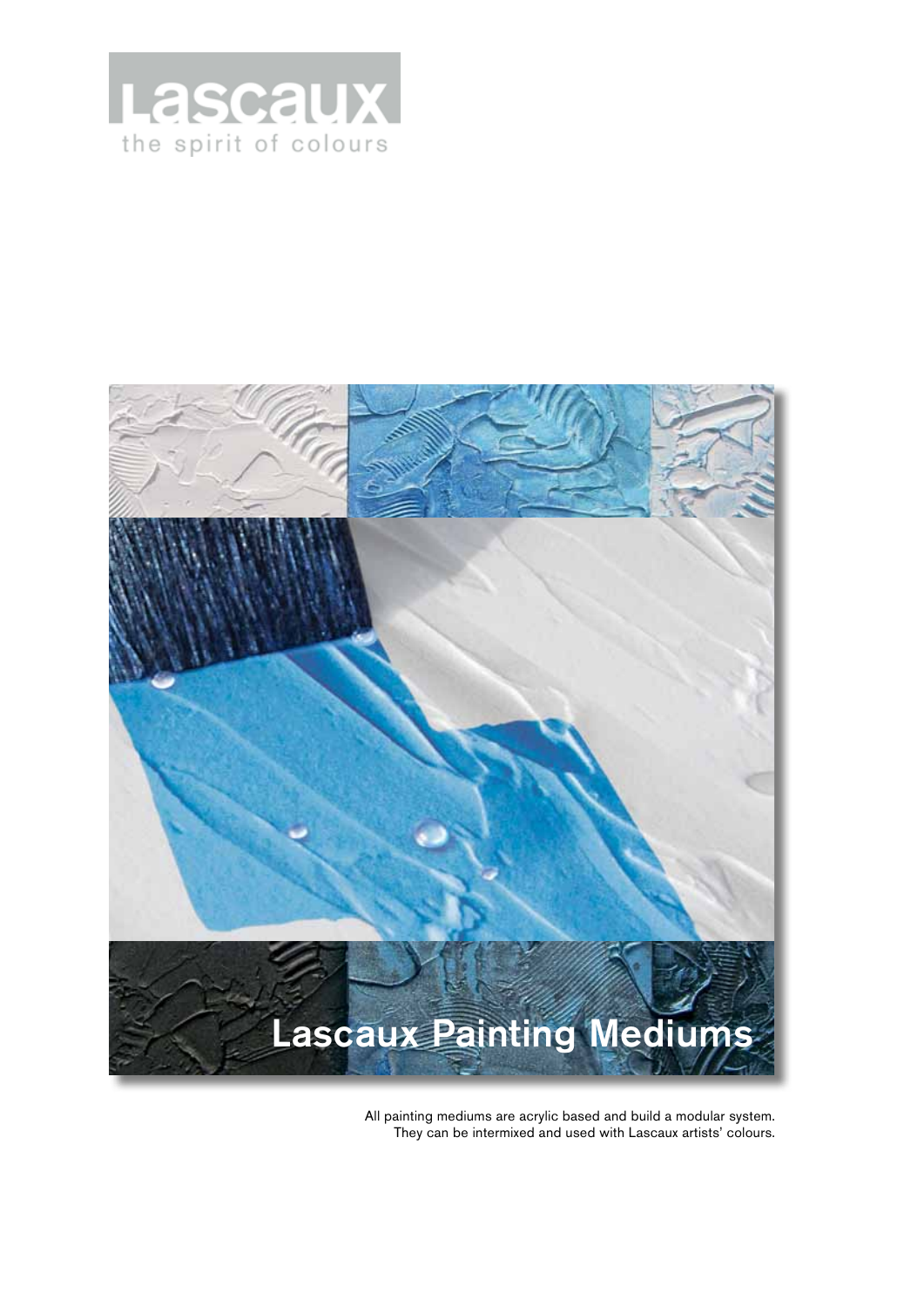# Lascaux Sizings and Primers

For the best treatment of varied surface preparations we offer compatible sizing, primers and gessos. A comprehensive variety suitable for all types of substrates for both interior and exterior use.





#### Lascaux Imprägnierung (Sizing)

This colourless sizing provides a better reception for the priming coat and reduces "bleed through" of additional priming layers.

outer: raw linen inner: impregnated raw linen



Lascaux Hydro Grund (Hydro-Sealer)

This colourless sealer impregnates substrates of low absorbency such as concrete, to highly absorbent grounds such as plaster work or stucco.

Lascaux Paraloid B 72-10% A solvent based sealer with great penetrating power, making it ideal for use in impregnation and stabilization of substrates such as old chalking, mineral and lime paints, stucco and gypsum.

outer: concrete inner: impregnated concrete



outer: gypsum inner: impregnated gypsum

left: on canvas right: on wood



outer: concrete inner: concrete primed



painted over with pastel chalk.

#### Lascaux Gesso

painted over with Sirius® Acryl. tempera painting. A white acrylic primer with a good tooth for canvas, textiles, paper and wood. Provides a semi-absorbent, chalk-like ground that can be sanded. Colour can be mixed in to obtain a coloured base coat. Most suitable for acrylic, oil, water and



### Lascaux Primer

A white primer providing a smooth ground coat for canvas (cotton or linen), textiles, wood and paper. Colour can be mixed in to obtain a coloured base coat. For acrylic, oil, water and tempera painting.



Lascaux Uni-Primer A white primer for rigid, non-

absorbent substrates such as concrete, non-ferrous metals, concrete, polyester and plexiglas. Especially suitable for exterior application and for acrylic and oil painting.



Lascaux Pastelground

A fine toothed, buff-white ground. Creates a moderate to heavy tooth surface (depending upon type of application) for pastel, charcoal and watercolour. Colour can be mixed in to obtain a coloured ground.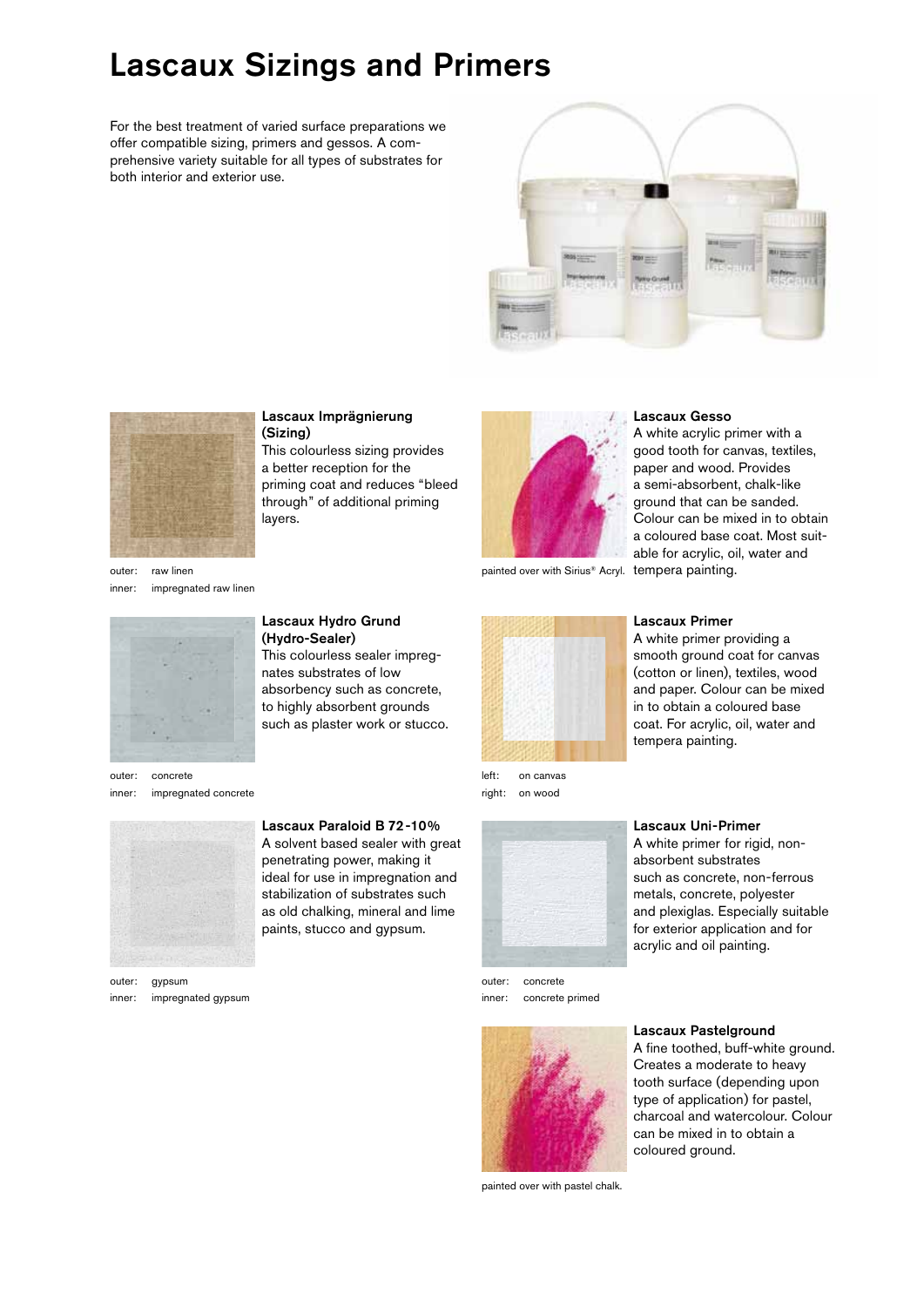# Modelling Pastes

Opaque, ready-to-use modelling pastes available in a variety of textures (A= smooth, B= coarse, C= extra coarse) and colours (neutral, white, grey and black). Use pure or mixed with Lascaux artists' colours. When mixing colours with the various Natural Modelling Pastes, colours will hardly be altered. When dry, the modelling pastes are water-resistant and can be painted over. They are flexible, have excellent adhesion properties and do not crack in thicker layers.

Modelling Pastes are suitable for:

- reliefs
- y impastos and pastose painting: they add body and volume

surface.

- textured or fresco-like supports and surfaces
- collages and embedding of various materials



### Natural



Lascaux Modelling Paste A, natural Fine smooth modelling paste, dries to an off-white, smooth



mixed with Sirius® Acryl

### Lascaux Modelling Paste C, natural

Extra coarse modelling paste dries to an off-white, very rough surface.

left, centre: pure<br>right: mixe .<br>mixed with Sirius® Acryl



Lascaux Modelling Paste B, natural Coarse modelling paste, dries to an off-white, rough surface.



Sirius® Acryl

right: mixed with

#### Lascaux Structura®, natural

Fine-grained extremely light modelling paste. The light weight makes Structura ideal for the use in large scale works. Dries to a velvety white, yet absorbent hard surface which can be sanded.

left, centre: pure right: mixed with Sirius® Acryl

### Mineral Grey and Black earth

#### Lascaux Modelling Paste A, mineral grey and black earth

Fine smooth modelling paste, dries to a warm grey or deep black, smooth surface.

### Lascaux Modelling Paste B, mineral grey and black earth

Coarse modelling paste, dries to a warm grey and deep black, rough surface.

#### Lascaux Modelling Paste C, mineral grey and black earth

Extra coarse modelling paste, dries to a warm grey and deep black, very rough surface.

Lascaux Structura®, mineral grey and black earth Fine grained extremely light modelling paste, dries to a velvety, grey or black, yet absorbent hard surface which can be sanded. The light weight makes Structura ideal for the use in large scale works.



Tinted Lascaux Modelling Paste C over acrylic painting

Lascaux Structura®, black earth glazed with Lascaux Perlacryl

Lascaux Structura®, natural wiped over with Lascaux Perlacryl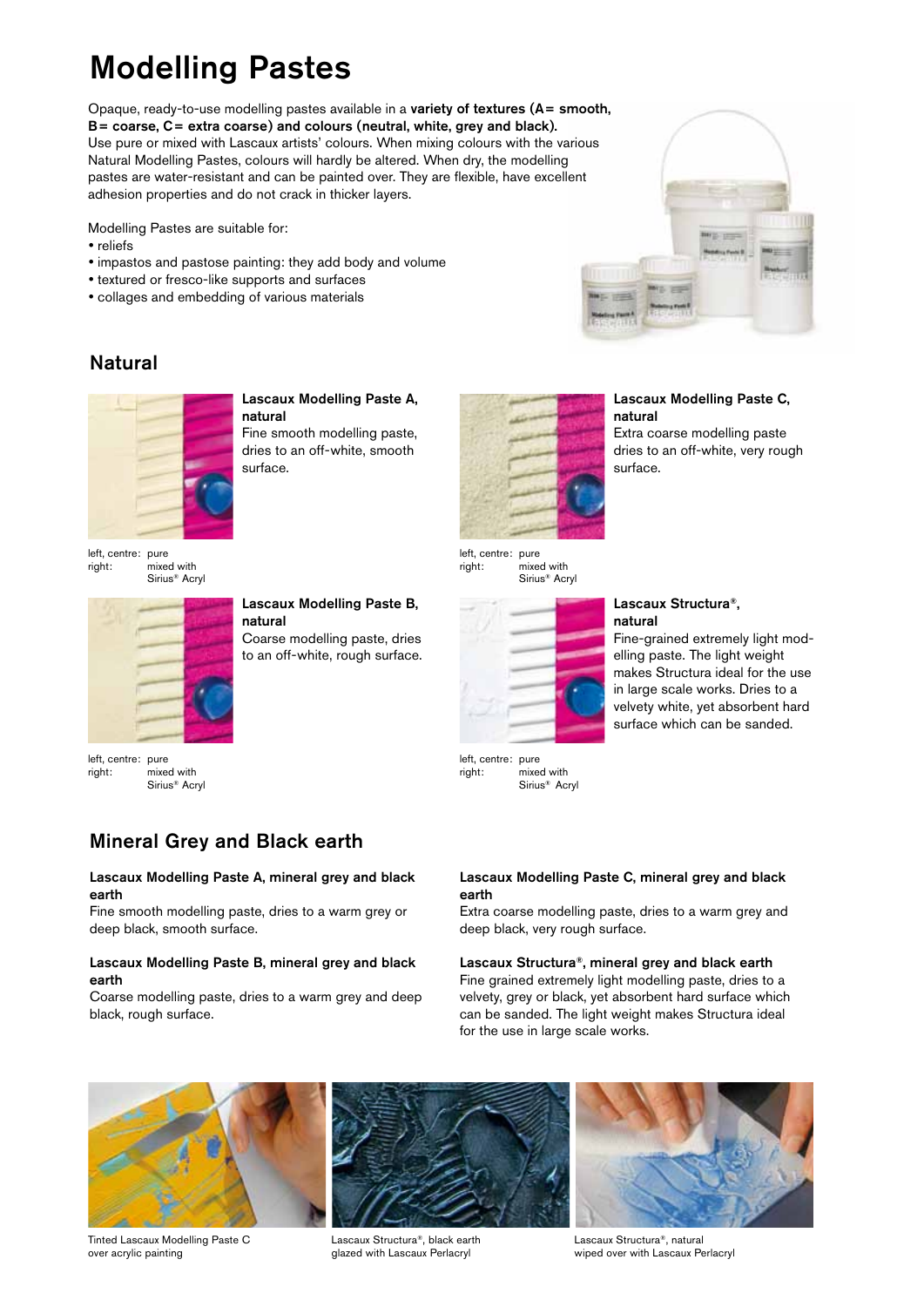## Lascaux Mediums

These fluid mediums increase the transparency of the colours and strengthen binder content. To improve film strength and adhesion of strongly diluted colours.

- Use in collage for embedding lightweight materials
- Paints can be mixed into the medium to slow down drying time
- Mix with paints to increase transparency and extend yield
- Mix with paints to create glazes with different gloss levels without changing colour brilliance: gloss, satin matt and matt.





Lascaux Medium 1, gloss Dries to a waterproof, clear gloss film. Can be used as final gloss varnish for protecting artwork on flexible supports.



Lascaux Aquacryl™ Medium Medium for Aquacryl colours. Dries to a water resoluble matt and transparent film.



Lascaux Medium 2, matt Dries to a waterproof matt film. May be used alone as colourless sizing or primer for canvas and paper.



Lascaux Sirius® Acrylic Medium, matt Medium for Sirius Acrylic colours. Dries to a waterproof deep and matt film. The most matt finish of all Lascaux Mediums. Can be used with all other Lascaux Acrylics colour lines.



Lascaux Medium 3, satin matt Dries to a waterproof transparent, satin matt film. Sheen of paint will not be changed when added to Lascaux artists acrylic colours. Can be used as final satin matt varnish for protecting artwork on flexible supports.



Lascaux Sirius® Wall Glazing Medium Offers the benefits of an extended open time. Colour transparency and working time can be increased by adding more medium.



Lascaux Sirius® Wall Glazing Colour (Red Knossos) applied with brush.

Lascaux Sirius® Wall Glazing Colour (Green Gortis) applied with soft brush.



Lascaux Sirius® Wall Glazing Colour (Blue Minos) applied with crumpled plastic.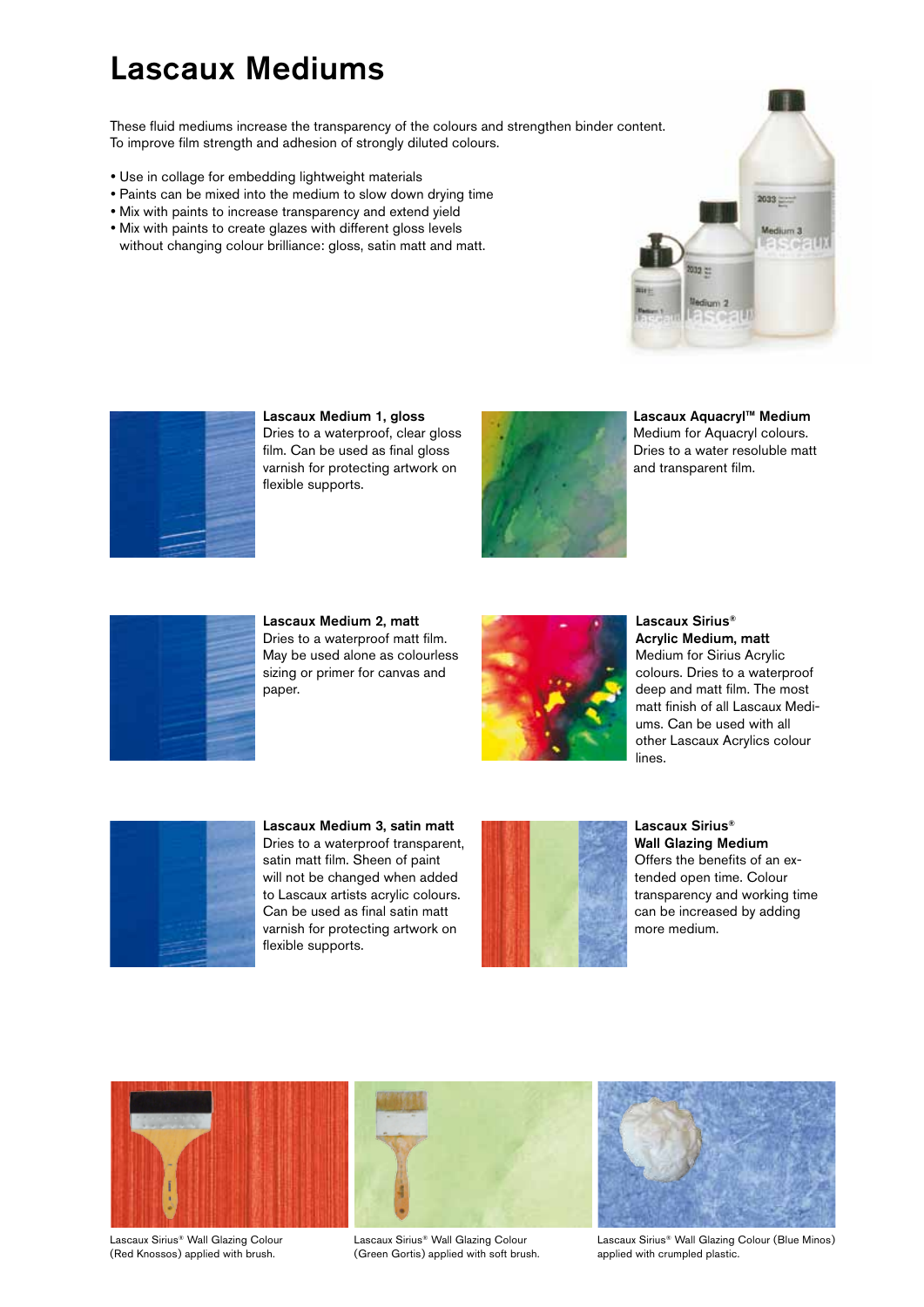# Lascaux Mediums and Additives

#### Lascaux Retarder

Add to acrylics to extend drying time, without affecting the quality and colour of Lascaux acrylic paint. Not recommended for very absorbent grounds and exterior application.

#### Lascaux Retarder Ultra

Mixed in to acrylic paint it offers extra long open time. Higher viscosity than the Retarder.

#### Lascaux Thickener

Corrects working viscosity and consistency of paints when highly diluted with water while maintaining good brushability. The thickening effect is only effective in wet state.

#### Lascaux Matting Agent

The addition of Lascaux Matting Agent to acrylic paints will give them the finish of gouache or tempera colours.

#### Lascaux Screenprinting Paste

Lascaux Screenprinting Paste added to Lascaux colours allows for working in silk-screen techniques in a 100% water-based system. (See the complete Lascaux product range for water-based screenprinting.)

### Lascaux Acrylic Emulsion D 498-M

Binder to make your own acrylic colours with powered pigments. Used also in preparing priming coats, spatula pastes, modelling pastes and the setting of mosaic stones.

#### Lascaux Watersoluble Acrylic Medium

Binder used to make your own gouache and watercolours. Dries to a water-soluble film.

#### Lascaux Adhesive 498-HV

This versatile adhesive is used for mounting textiles and paper on various supports, such as wood, paper, cardboard, plaster, concrete and aluminium.

# Lascaux Gels

Impasto gels are transparent, thick gels used to give acrylic paint more body and volume. They may be used pure, mixed with, or painted over with acrylic colours to impart different textures and gloss levels. Impasto gels are flexible, with excellent adhesive properties and will not crack even when applied in thick layers.

- Added to colours the drying time can be prolonged. the transparency and yield increases.
- Can be tinted with all Lascaux acrylic colours
- Use in collage for embedding heavyweight materials
- Us as texture finish, for impasto painting or thick glazes

#### Lascaux Impasto Gel 1, gloss

Dries to a waterproof, transparent gloss film. Add to Lascaux artist acrylic colours to increase gloss sheen without changing viscosity or texture.

#### Lascaux Impasto Gel 2, matt

Dries to a waterproof, semi transparent matt film. Add to Lascaux artist acrylic colours to increase matt sheen without changing viscosity or texture. Impasto Gel 1 gloss and Impasto Gel 2 matt can be intermixed to achieve the desired gloss level.

#### Lascaux Impasto Gel 3, satin matt

Dries to a water-resistant clear and satin matt finish. Added to Artist acrylic colours gloss level as well as consistency and structure remain constant.





pure **Impasto Gel 1, gloss** mixed with Lascaux Artist Acrylic colours





pure Impasto Gel 2, matt mixed with Lascaux Artist Acrylic colours





mixed with Lascaux Artist Acrylic colours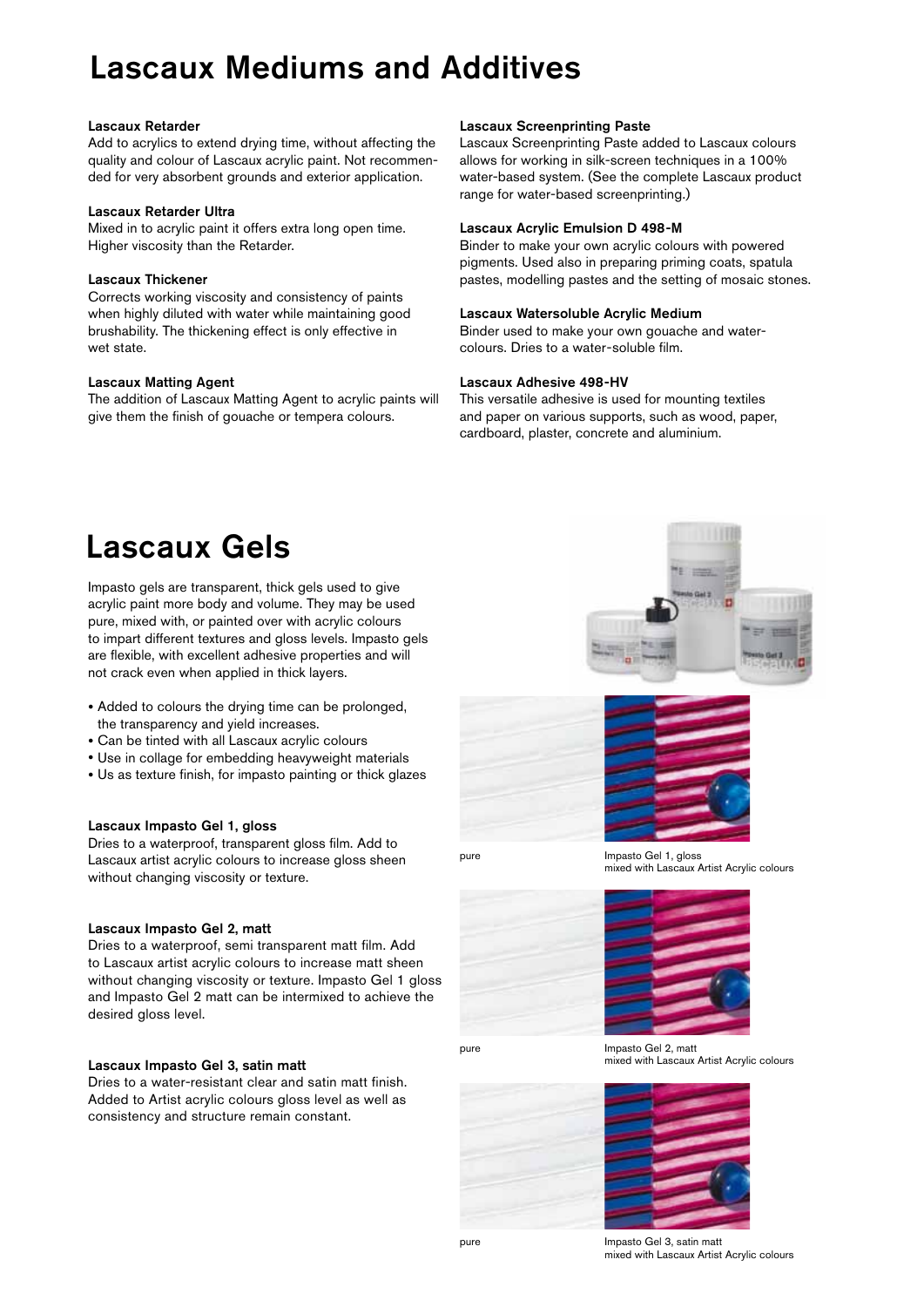# Lascaux Varnishes/Fixative

Acrylic varnishes increase resistance to the effects of weather, soiling and mechanical stress. They have good adhesive properties, can harmonize surface sheen in a painting and make cleaning easier. Acrylic Transparent Varnish can be applied by brush or can be sprayed. Fixative and UV Protect should be applied in several thin layers.



### Lascaux Fixativ

The multi-purpose fixative is of superior transparency and non-yellowing. Fixative for fixation of layers with inadequate adhesion without changing colour. Can be used for watercolours, drawings in wax crayons, pencils, pastel, charcoal and india ink. In contrast to Acrylic Transparent Varnish the Fixative layer remains porous.

### Lascaux Acrylic Transparent Varnish

Particularly suitable for acrylic paintings, digital prints, gold leaf, three-dimensional objects of art and furniture as well as for coating of wood or hardboard. The liquid varnish is applied with brush or spray gun (inkjet print) and physiologically and toxicologically safe in conventional usage. The varnish is available in different gloss levels with or without UV protection.



#### Lascaux Acrylic Transparent Varnish 1, gloss

Dries to a clear gloss film which is very scratch resistant. Can be added to colours to improve adhesion and hardness. May be used alone as colourless sizing for wood.



#### Lascaux Acryl Transparent Varnish 1-UV, gloss

Dries to a clear gloss film which is very scratch resistant. With UVinhibitors to increase protection for exterior works.



Lascaux Acrylic Transparent Varnish 2, matt Dries to a transparent matt film and is very suitable as final varnish for acrylics.



Lascaux Acryl Transparent Varnish 2-UV, matt Dries to a matt film. With UVinhibitors to increase protection of exterior works.



Lascaux Acrylic Transparent Varnish 3, semi gloss Dries to a clear semi gloss film which is scratch resistant. Can be added to colours to improve adhesion and hardness.



Lascaux Acryl Transparent Varnish 3-UV, semi gloss Dries to a clear semi gloss film which is scratch resistant. With UV-inhibitors to increase protection of exterior works.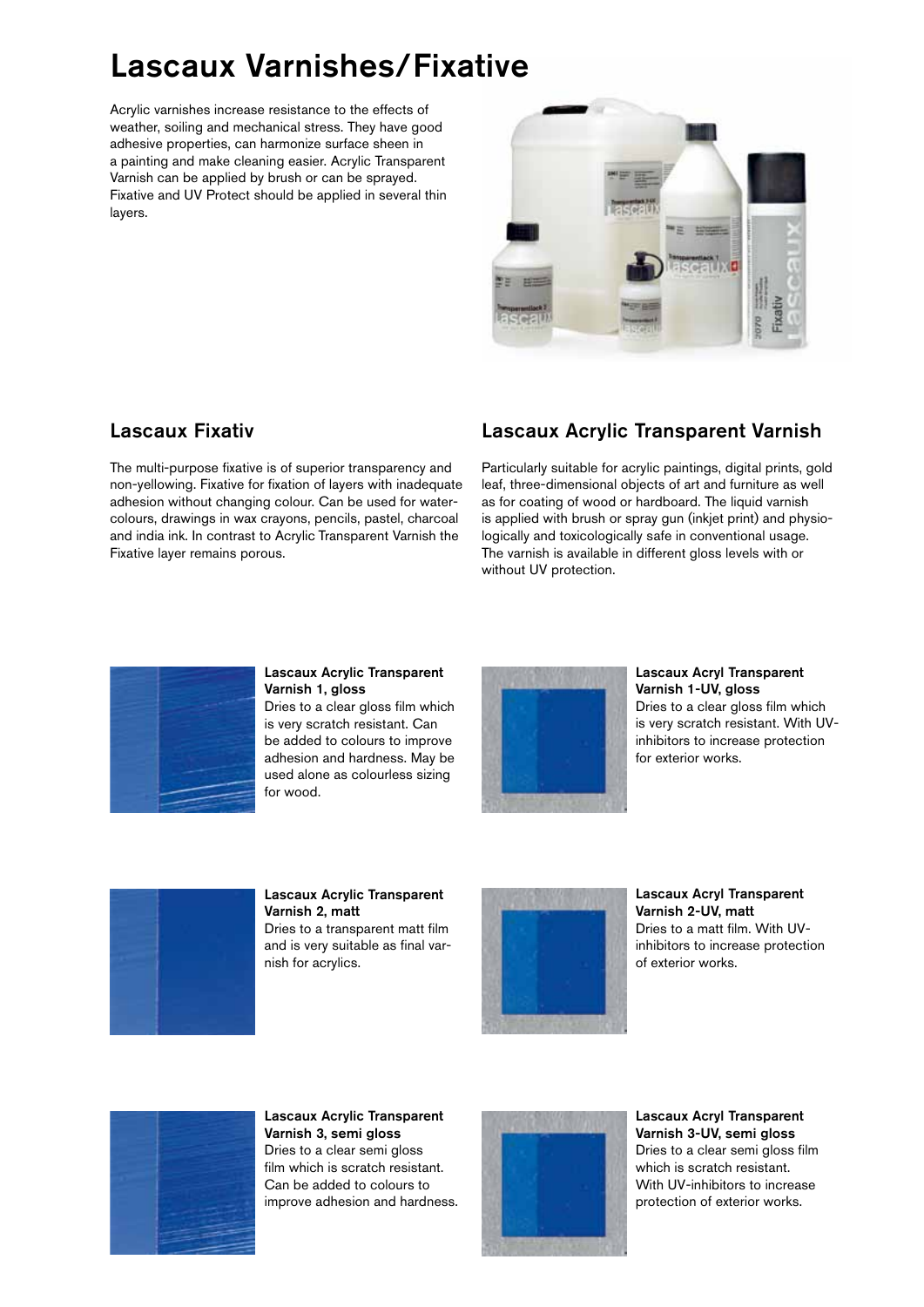# Lascaux Varnishes

### Lascaux UV Protect

This universal spray varnish with UV Protection is used as sealer. The special spray technology enables treatment of rough, smooth, monochrome surfaces where brush marks are not desired. Applied in several thin layers it creates a water-resistant, transparent and resistant protective film. UV Protect is lightfast, age resistant and removable with solvents.



#### Lascaux UV Protect 1, gloss

Provides a lustrous protective film and is suitable for all Lascaux colour ranges as well as for gouache, drawings, oil-, tempera-, watercolour- and oilpastel paintings.

#### Lascaux UV Protect 2, matt

Provides a matt protective film and is suitable for all Lascaux colour ranges as well as for gouache, drawings, oil-, tempera- and oilpastel paintings.

#### Lascaux UV Protect 3, satin matt

Provides a semi matt protective film and is suitable for all Lascaux colour ranges as well as oil-, tempera- and pastel paintings, drawings, watercolour and inkjets on almost every paper and supports.



without UV Protect with UV Protect 1, gloss



without UV Protect with UV Protect 1, gloss

# The Lascaux Product Range

Lascaux has been producing high quality water-based artist colours for over 45 years. The broad range includes 10 colour lines:

| Lascaux Artist                 |
|--------------------------------|
| Lascaux Studio Original        |
| Lascaux Studio Bronze Original |
| Lascaux Perlacryl              |
| Lascaux Aquacryl™              |

Lascaux Sirius® Primary Water Colours and Primary Acrylic Colours Lascaux Sirius® Wall Glazing Colours Lascaux Gouache Lascaux Resonance® Gouache Lascaux Decora

Lascaux offers a reliable, logically structured and comprehensive range of sizings and primers, modelling pastes, gels, mediums, various mediums and additives and varnishes.

These are essential for executing and finishing a work, using varied painting techniques. In addition to providing the artist with a vast range of creative possibilities in painting techniques, they also offer safety in the application and completion of works, from correct priming to individual colour modification, to the appropriate final protection.

For detailed description about our products see our technical information sheets for the respective product, in our brochure "Painting with Acrylic Colours" or visit our website **www.lascaux.ch**.

Disclaimer:

The information provided above is given to the best of our knowledge and is based on our current research and experience. It does not absolve the artist from the responsibility of first testing the suitability of our products for the substrate and specific use conditions he or she has in mind. This technical sheet will become invalid with any revised edition. The latest update is always found on our website.